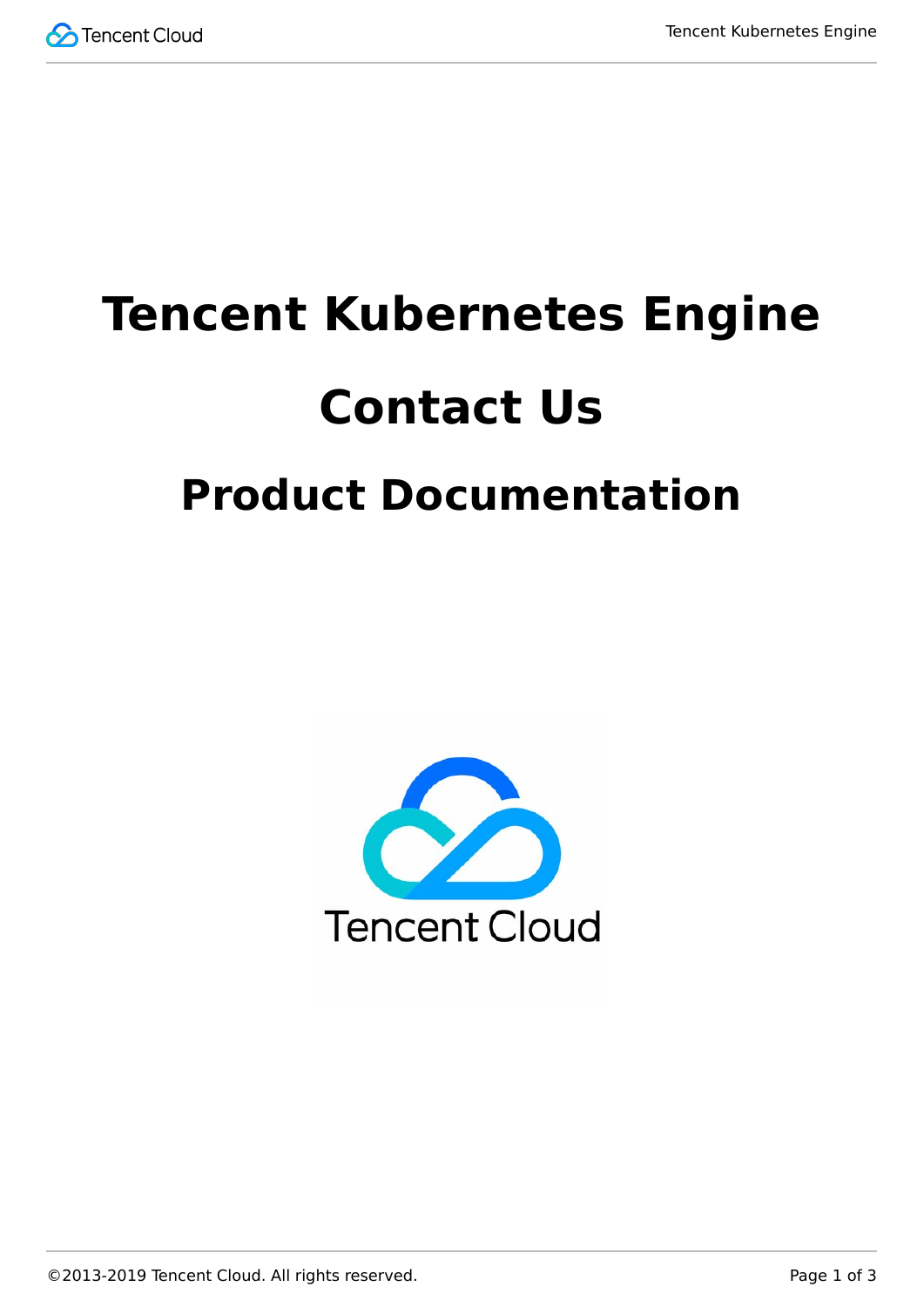#### Copyright Notice

©2013-2019 Tencent Cloud. All rights reserved.

Copyright in this document is exclusively owned by Tencent Cloud. You must not reproduce, modify, copy or distribute in any way, in whole or in part, the contents of this document without Tencent Cloud's the prior written consent.

Trademark Notice

#### **C** Tencent Cloud

All trademarks associated with Tencent Cloud and its services are owned by Tencent Cloud Computing (Beijing) Company Limited and its affiliated companies. Trademarks of third parties referred to in this document are owned by their respective proprietors.

#### Service Statement

This document is intended to provide users with general information about Tencent Cloud's products and services only and does not form part of Tencent Cloud's terms and conditions. Tencent Cloud's products or services are subject to change. Specific products and services and the standards applicable to them are exclusively provided for in Tencent Cloud's applicable terms and conditions.